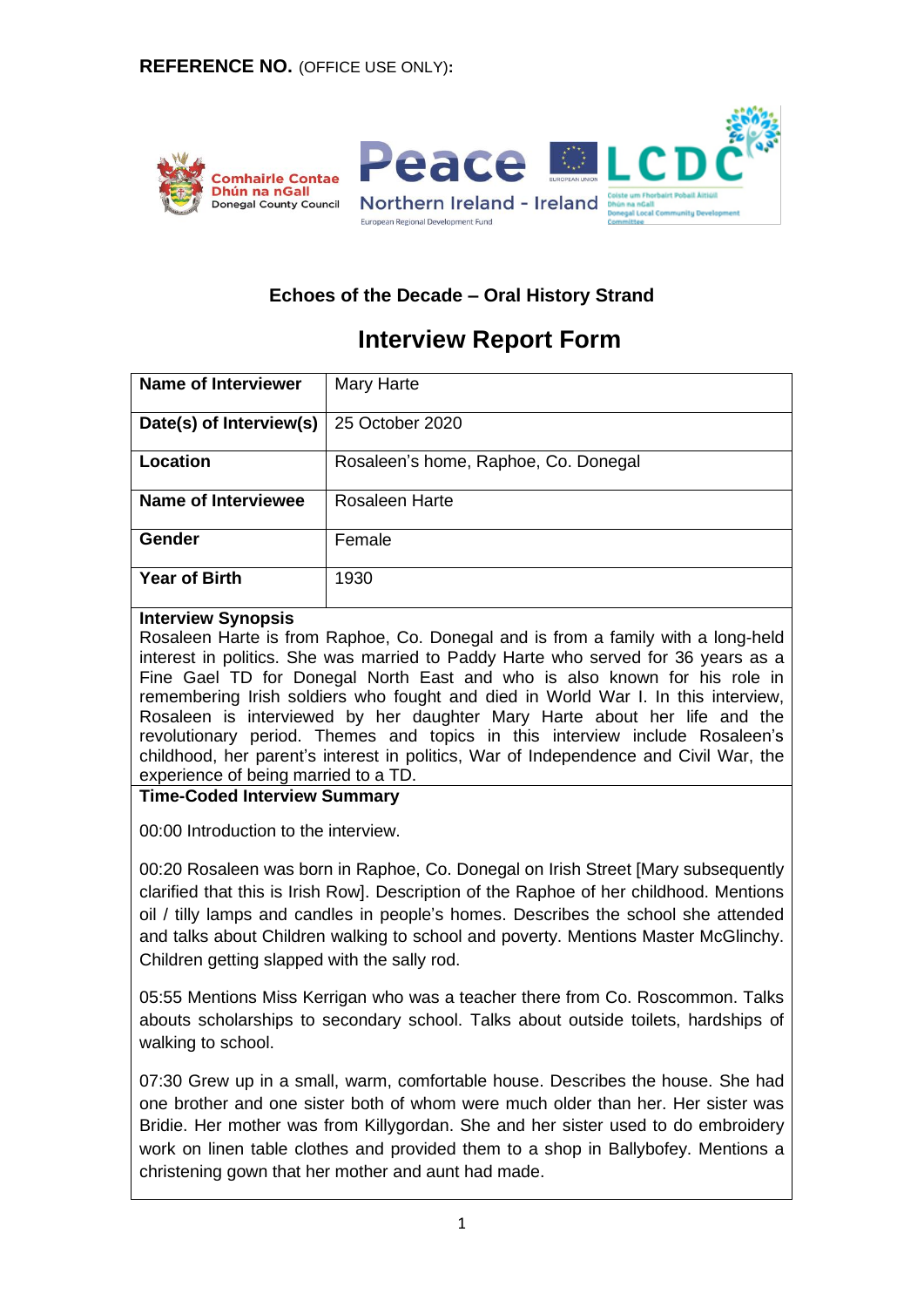### **REFERENCE NO.** (OFFICE USE ONLY)**:**

10:48 Her father drove the parish priest on the pony and trap, Canon Blake – he was then transferred to Dunfanaghy and took her father with him, they bought a motor car that her father used to drive, this was when he was young, before he was married.

11:40 Her parents lived through the War of Independence and the Civil War. Their house was a political house, it was called 'the Dáil; because people gathered there to have political arguments. Mentions Mick McGeehan from the Glen in Raphoe. Talks about a shooting one night after people had been in their house. Her parents appearing in court in Dublin as witnesses, but they had not seen him with a gun. Parents were put up in Jury's hotel during the trial. Talks about the trial.

15:54 Talks about her first election and her experience of voting. Her family were pro-Treaty.

14:57 Talks about the curfew at night-time during the War of Independence. Talks about her father almost being shot when he was driving the doctor out to a case. A scary time.

15:49 Raphoe a predominantly Protestant town but after that period people settled down to what was to be. People were very poor. Mentions the free beef. Her mother wouldn't take it because it was Davey's beef provided by the de Valera's government.

17:05 Poverty in the town in her childhood. Local people working in Convoy Woollen Mills. They made the material that made the Garda and Army uniforms. Beautiful Donegal tweed material. A rich farming area.

18:40 A lot of people did not go on to secondary school except for those on scholarships. She went to secondary school in Letterkenny. Had to pay for the uniform and books even when you were on a scholarship so some people could not go because they could not afford those things.

19:34 Mary asks Rosaleen about the 1918 Flu epidemic. Mentions Paddy Brolly who was married to her aunt and who was a successful businessman. He got a flu or pneumonia and her mother and her aunt made a 'posals' for his lungs to try and clear it but he died. His wife Cassie left with a house full of children, her brother stayed with her when he returned from World War I. Paddy had an undertaking business and his children were too young to take it over when he died.

21:06 Rosaleen would remembers World War II. Soldiers coming over the border to Lifford, drinking in Harte's Bar and buying meat in the butcher shop to take back to the base. American soldiers also based in Derry. Her husband kept in touch with some after they returned to America. Lifford thrived at that time because of this activity.

22:17 Talks about the railway in Raphoe at the time. The railway was a big loss. Could get tea on the train. Erskine Childers blamed for closing the railways.

23:47 Met her husband, Paddy Harte on the train. He was in St Eunan's with his brother Jim. He wanted to be a butcher and his father wanted him trained properly, so he was sent to Pattersons in Letterkenny. He would get the train to Letterkenny to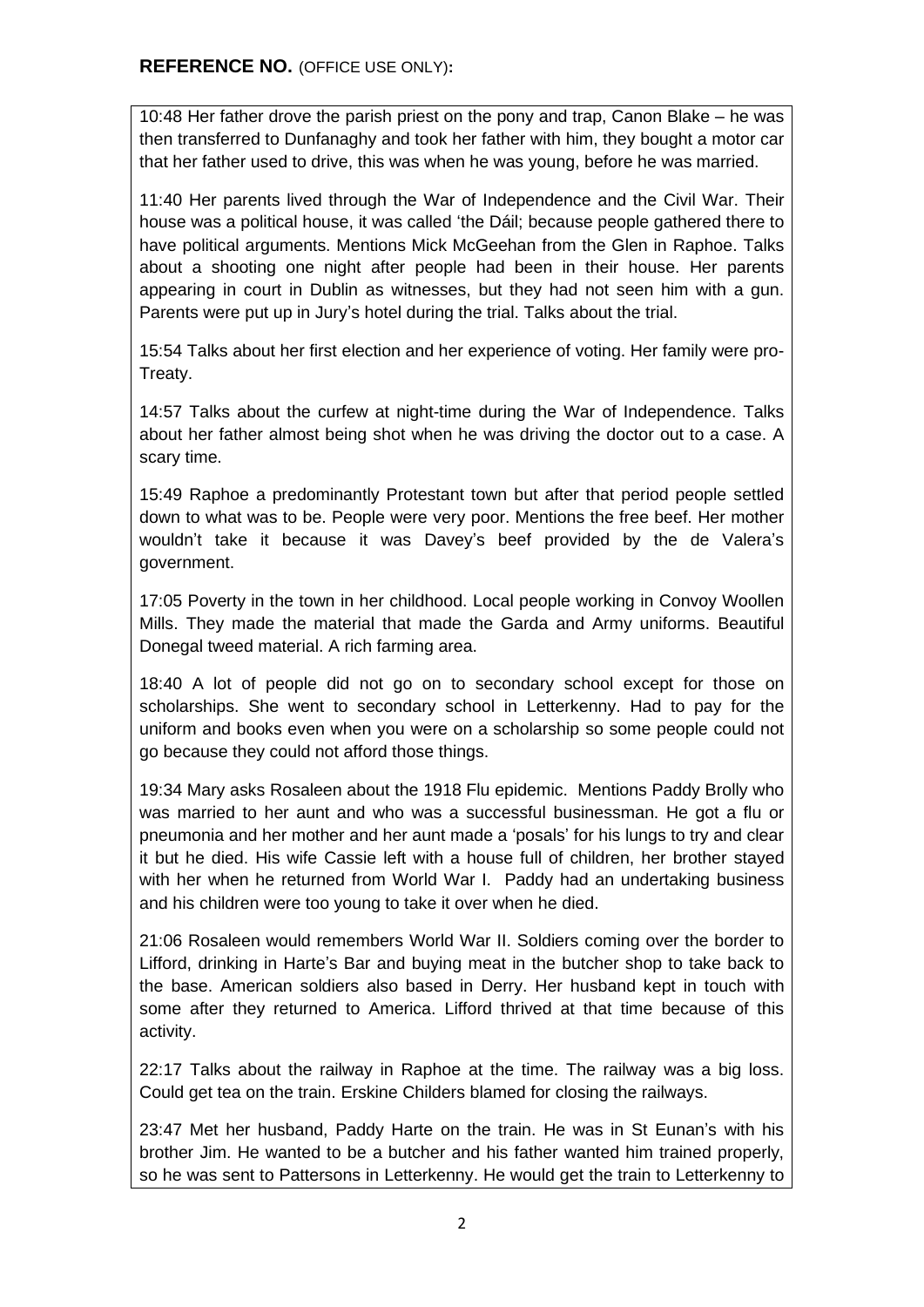work every morning, Rosaleen was on the same train going to school. A lot of people got the train from Raphoe to Letterkenny to school. Mentions the Royal school.

25:05 Got married when they were 21/22. Lived in Coolatee outside Lifford at first with Paddy's family. Describes the house mentioning a ship's captain that used to own the house.

27:26 Moving to live in Raphoe and open a butcher shop in the Diamond. Mentions Dr Hamilton emigrating to Canada which was how the house came up for sale. Bought the house and then the price of cattle went up which was bad for business.

29:10 They had 9 children, nothing but beds and cots in the house. Had a girl working in the house with her to help, had a big garden which helped too. Describes the house as it was.

30:40 It was a busy house, always people coming and going, always a baby. Rose Lynch worked in the house helping them. Paddy was then elected to Dáil Éireann. His father had stood for the council and didn't get elected. His father died in 1945 so he stood for him to honour his father. He was subsequently convinced to run for the Dáil on Dan McMenamin's retirement. Talks about the work of a politician in those times.

34:10 Talks about PJ Ward who was a TD in the First Dáil. She knew the Ward family for years, once he left politics he never got involved again.

34:54 The experience of being the wife of a politician for 37 years. Meetings in the house, clinics held at the house on Saturdays. The phone never stopped. Mentions Neil Blaney from Fanad. A very Fianna Fáil county in those days, it was difficult to be Fine Gael. Mentions Gerry Cashin remarking on how his father managed to get elected in such a Fianna Fáil county.

36:45 Inishowen had been neglected by Fianna Fáil so Paddy opened branches in every town in Inishowen and around Milford and started to have clinics there.

37:13 The Dáil sat on Tuesday, Wednesday and Thursday so he was in Dublin a lot. Used to go with Pa O'Donnell who was a TD for the West of the county. The salary was not good at the time. There were no secretaries.

39:22 Rosaleen's thoughts on the comparison between life then and now. People were very poor, very little social welfare. Her mother taking towels and clothes up to traveller family.

40:26 Her thoughts on the pandemic happening now. Not easy for people running a business. She just stays in and 'cocoons' to keep away from it. Misses going to see friends. How she will celebrate her 90<sup>th</sup> birthday.

42:04 Interview ends.

Language **English**